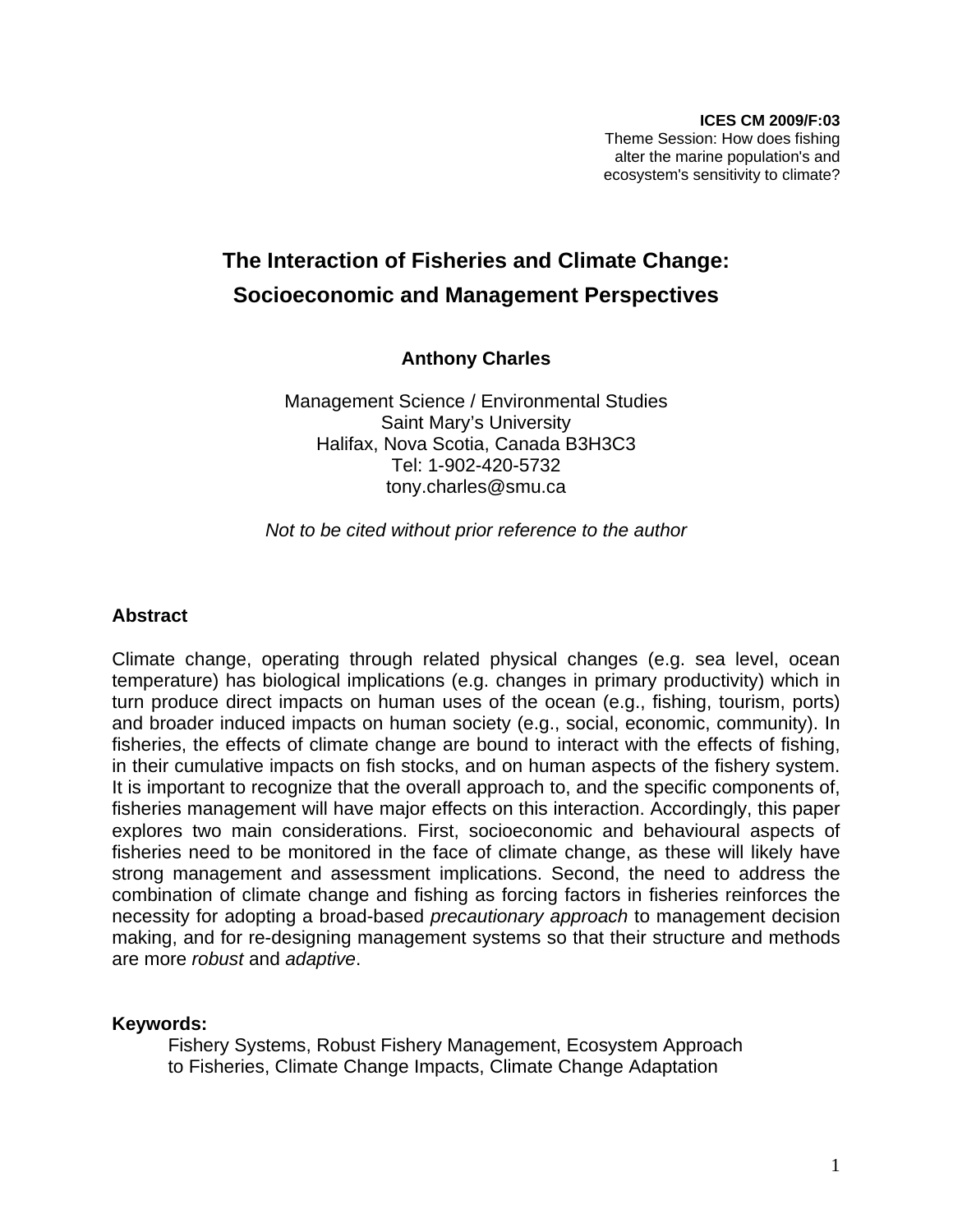### **Introduction**

Although with many variations, it is widely understood that climate change, operating through related physical changes (e.g. sea level, ocean temperature), has biological implications (e.g. changes in primary productivity) which in turn produce direct impacts on human uses of the ocean (e.g., fishing, tourism, ports) and broader induced impacts on human society (e.g., social, economic, community) – as indicated in the diagram below.

Given the complex nature of fishery systems (Charles 2001; Garcia and Charles 2007), the effects of climate change are bound to interact in varied ways with the effects of fishing – in their cumulative impacts on fish stocks, and in varied human aspects of the fishery system. The first component of this paper focuses on such interactions involving (a) socioeconomic and behavioural aspects of fisheries, which need to be monitored in the face of climate change, and (b) four key concepts providing a framework for addressing socioeconomic realities. The second component concerns the various management and assessment implications that arise in relation to the combination of climate change and fishing as forcing factors in fisheries. These considerations reinforce the necessity of adopting a broad-based *precautionary approach* to management decision making, and for re-designing fishery management systems so that their structure and methods are more *robust* and *adaptive*.

Climate Change

- Related Physical Changes (e.g. Sea Level, Ocean Temperature)
- $\blacktriangleright$  Biological Implications (e.g. Changes in Fish Distribution)
- Direct Impacts on Human Uses (e.g., Fishing, Tourism)
- Induced Impacts on Human Society (e.g., Social, Economic, Community)

#### **Socioeconomic Perspectives**

In considering the links of fishing and climate change, there are many socioeconomic avenues through which we can envision such interactions arising. For example, these considerations could include:

- Economic structure and adaptability
- Benefits, costs and net benefits
- Distributional impacts by sector and by location
- Impacts on markets
- Social and cultural factors in fisheries and fishing communities
- Aspects of local ecological knowledge and fisher knowledge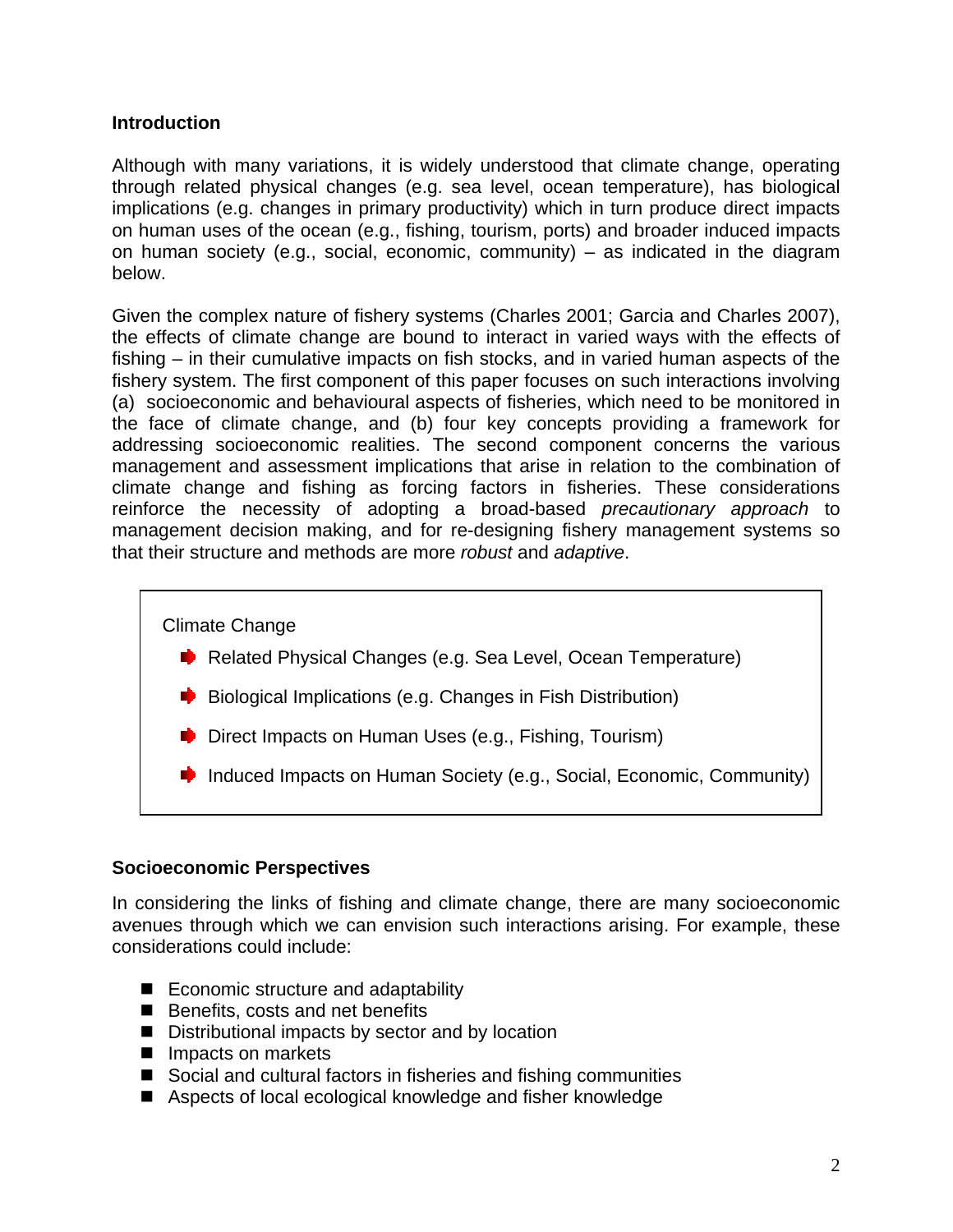Furthermore, we can expect that such interactions can be assessed by, and will vary according to, (a) spatial scale (local to international), and (b) time scale (short-term to long-term).

In the emerging literature on assessing the interactions of fisheries and fishing communities with climate change, and the related themes of fishery governance and sustainability, certain concepts have been identified as of particular importance. Here we note four of these: resilience, vulnerability, impacts and adaptation.

1. **Resilience** is the ability to persist, absorbing shocks and perturbations without collapsing, self-destructing or otherwise entering an intrinsically undesirable state. In a fishery context, a resilient fishery can be considered as comprised of a resilient ecosystem; a resilient management institution; a set of resilient fishing communities, and a resilient socioeconomic structure. Focusing on social and economic dimensions, IPCC (2001) notes:

"Socioeconomic resilience is the capability of a society to prevent or cope with the impacts of climate change and sea-level rise, including technical, institutional, economic, and cultural ability. Enhancing this resilience is equivalent to reducing the risk of the impacts on society."

2. **Vulnerability** has been defined as "the degree to which a system is susceptible to climate change, and is unable to cope with the negative effects ..." (IPCC, 2007). More precisely, Allison et al. (2009, p. 175) suggest that:

"Vulnerability to climate change depends upon three key elements: exposure (E) to physical effects of climate change, the degree of intrinsic sensitivity of the natural resource system or dependence of the national economy upon social and economic returns from that sector (S), and the extent to which adaptive capacity (AC) enables these potential impacts to be offset."

Thus vulnerability relates to both ecosystem and natural resource aspects (such as the nature and sensitivity of the ecosystem) and to human aspects. With respect to the latter, there are major data limitations at all scales relating vulnerability, and certainly in terms of interactions between fishing and climate change. Such limitations range from a lack of knowledge of adaptive capacity in particular fishing communities, through to a shortage of information about social and economic factors at national and international scales.

3. **Impacts** represent one of three main ingredients that predominate in discussions of climate change, the others being mitigation (reduction of climate change drivers) and adaptation (discussed below). This paper will not deal with mitigation, but rather will focus on impacts of change, and adaptation to the change. Considering impacts, it has been noted that:

"Climate change may impact fisheries in at least two different ways: by altering the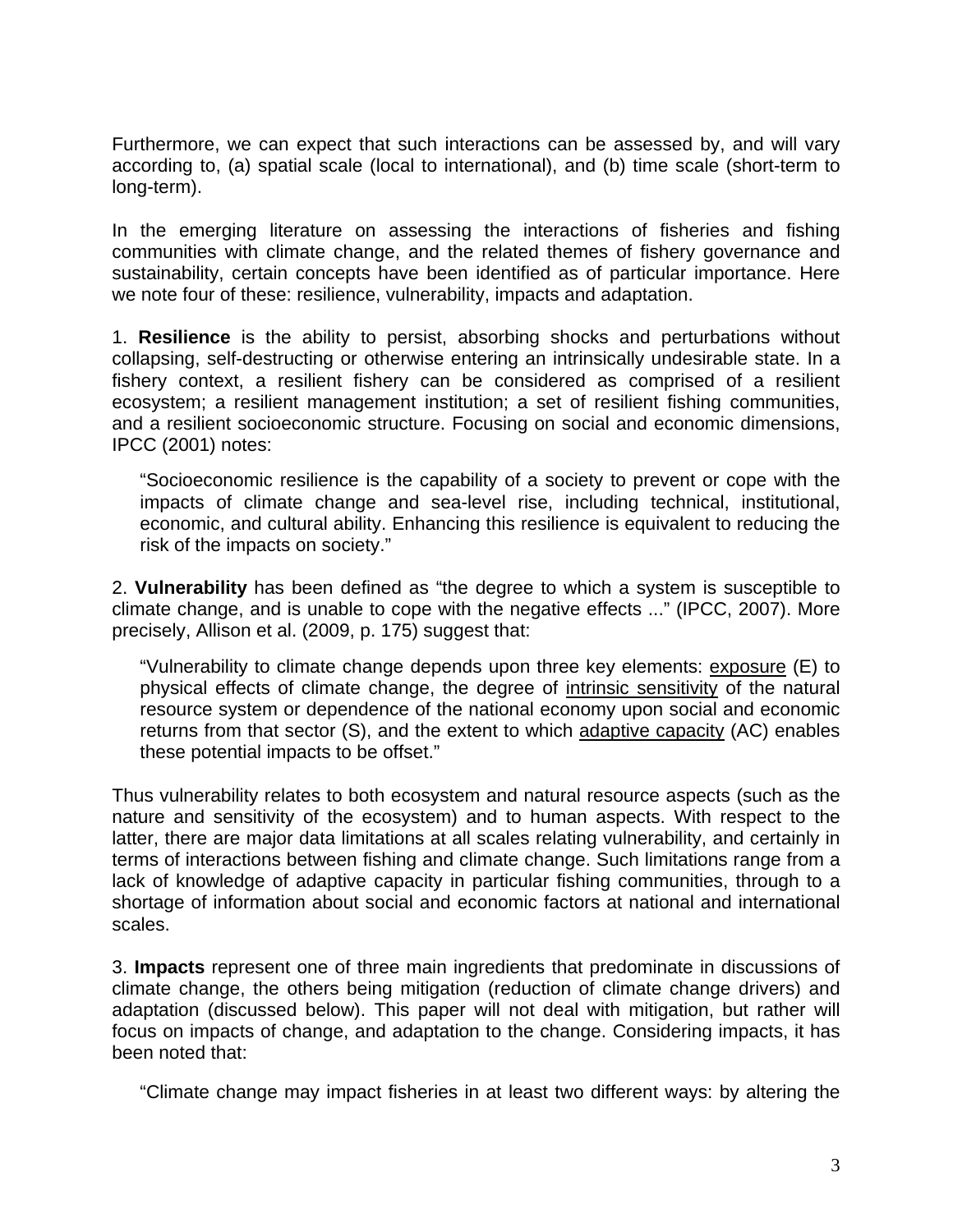availability of fish to fishermen (direct impact) and by changing the price of fish products and fisheries inputs (indirect impact)." (Allison et al, 2005)

Given these multiple effects, it is not surprising that there are differential impacts across fisheries and fishing communities:

"Some fisheries and aquacultural enterprises and communities would benefit from the results of climate change and others would suffer losses, with economic and population dislocations probably inevitable in many parts of the world" (Kennedy, 1990).

Particularly at risk are immobile fishing communities and non-mobile fishing fleets that are dependent on local resources and that could lose out as fish stocks redistribute spatially (as well as communities become submerged underwater).

4. **Adaptation** is the fourth key concept relating to socioeconomic linkages that will be outlined here. As Daw et al. (2009, p. 125) note :

"Adaptation is an active set of strategies and actions taken by people in reaction to, or in anticipation of, change in order to enhance or maintain their well-being."

While a variety of technological adaptations can be envisioned (e.g., building sea walls), Daw et al. (2009, p. 127) emphasize that "A technical approach to adaptation can underestimate the importance of institutions (especially informal) to facilitate or limit adaptation." Indeed, a major focus in understanding and encouraging adaptation to climate change involves the idea of 'adaptive capacity':

"…the capacity to modify exposure to risks associated with climate change, absorb and recover from losses stemming from climate impacts, and exploit new opportunities that arise in the process of adaptation." (Allison et al., 2005)

"Planning effective adaptation to climate change and its associated risks requires robust and transferable methods of identifying who and what is vulnerable and the capacity of systems and social groups to cope with both climate variability and climate change." (Allison et al, 2005, p. 19)

The **fishing community** is a fifth theme in approaching the linkage of fishing and climate change, one of special relevance to small-boat coastal fisheries. In much of the world, the role of fish as local food is paramount, and as Daw et al. (2009) note:

"Food security in fishing communities will be affected by climate change through multiple channels, including movement of people to coasts, impacts on coastal infrastructure and living space, and … pathways of fisheries productivity and availability."

More generally, how will a specific coastal community and its fishing population be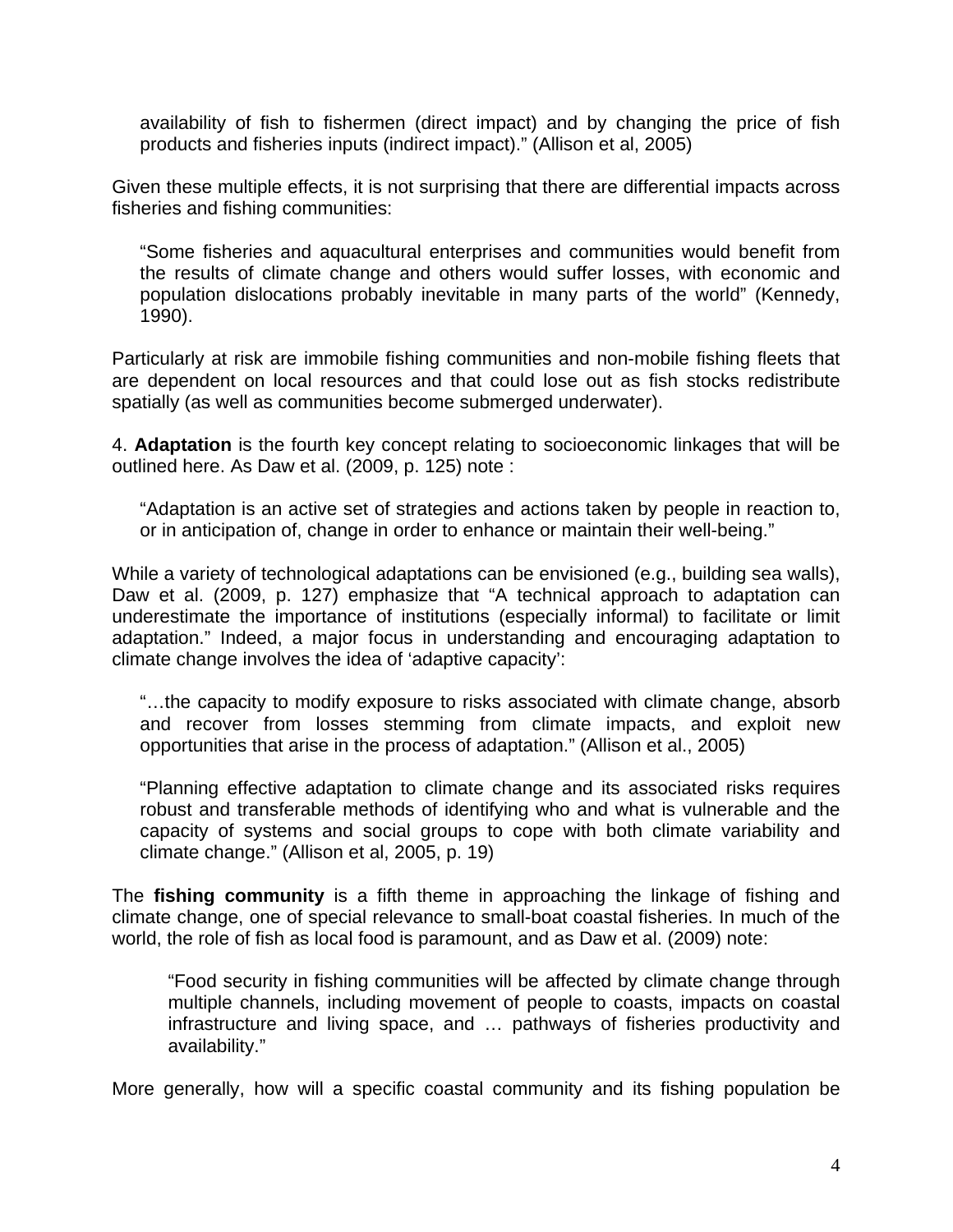affected by climate change? What adaptations are needed by community-based fisheries (www.coastalcura.ca), which may need to change species mix, diversify markets and diversify the overall economy, given their relative immobility? Down-scaling of global climate models may provide a vehicle to address these 'local' matters, albeit with very high uncertainty.

## **Fisheries Management Perspectives**

A wide variety of coastal communities, nations, international bodies, nongovernmental organizations and many others have been wrestling with the challenges of fisheries management for well over a hundred years, and in many cases, for multiple centuries. The emerging concerns due to climate change exacerbate the challenges, and indeed create some new problems, such as those revolving around long-term distributional shifts in fish stocks, and an increasing frequency of extreme weather events affecting coastal areas. In some senses, however, it may well be that the key developments that are needed to move forward in fishery management – see, e.g., Charles (2001) and De Young et al. (2008) – remain valid in the presence of climate change, and are indeed made more urgent. In other words, climate change reinforces the need for fishery policy change.

For example, the three attributes of flexibility, adaptability and robust management, which relate closely to the precautionary approach, are already cornerstones of an emerging consensus for change in fishery governance (Charles 2001, 2005). Folke and Berkes (1995) urge moves "to make institutional arrangements more diverse... and to make management systems more flexible, accommodating of environmental perturbations." Similarly, adoption of robust management measures – defined as those that are more likely to produce reasonable success in meeting societal objectives, even given incorrect understanding of the fishery and imperfect capability to control fishing activity – help to avoid the "Illusion of Certainty" and the "Fallacy of Controllability" (Charles 1998, 2001, 2005).

The desirability of such moves is reinforced within a world of climate change:

"Changes in species distribution and increased climate variability mean flexible policies are needed to allow the commercial fishing industry to adapt to climate change." (Hobday et al, 2008, p. 46)

"…the key issues are to tailor the expected future capacity of the fishing industry to expected future fish production and to encourage the development of vessel designs that allow switching among fisheries for different species." (Jennings and Brander, 2009, p. 8)

Some avenues to robust management include use of mutually-reinforcing management portfolios, a focus on self-regulatory institutions, institutionalizing adaptive learning, and applying the subsidiarity principle in management (Charles 2001, 2005).

Another key element of modern fishery governance is that of use rights (access rights)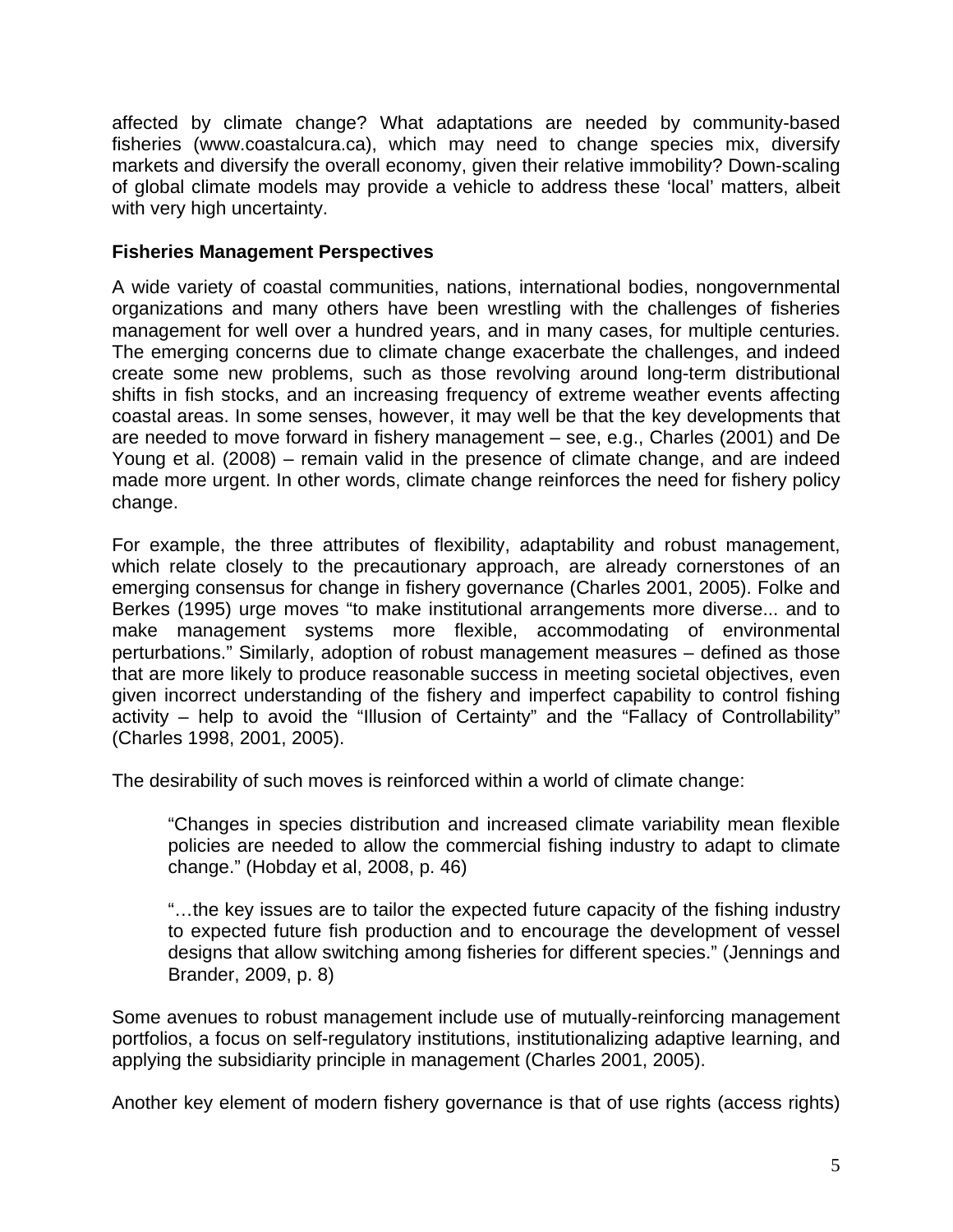and management rights (Charles 2002). Individual fishers, companies and communities often have access to fisheries on a spatial basis, i.e. with rights to fish in a certain area. Particularly for small-boat coastal fisheries, these access rights need to be more flexibly designed in a world of climate change. Hobday et al. (2008, p. 39) note that "As species distributions change, fishers' access to stocks in one region may diminish, while fishers in the new region may not have access rights." Accordingly, to avoid lost livelihoods in place-based fishing communities, it is important to have access to whatever fish happen to be in the local fishing grounds, not to rigidly-set species-defined limits.

## **Conclusion**

Researchers worldwide are increasingly focused on the implications of climate change, for specific ecosystems, particular regions, particular industries, certain societal groups, and so on. In this brief paper, the emphasis has been on the links of climate change and fishing, from socioeconomic and management perspectives. This has led fundamentally to a realization that many of the socioeconomic concerns in fisheries, as well as many of the management and governance thrusts in the sector, remain valid in a world of climate change – and indeed the importance of these is reinforced by the existence of another driving force in the fishery system.

However, it must be noted that climate change increases the uncertainties and the risks faced by fishers, fishing communities and fishery managers. Thus the urgency needed in dealing with underlying issues is also increased considerably.

#### **References**

Allison, E.H., Perry, A.L., Badjeck, M-C., Adger, W.N., Andrew, N.L., Brown, K., Conway, D., Halls, A., Pilling, G.M., Reynolds J.D. and Dulvy, N.K. (2009) Vulnerability of national economies to potential impacts of climate change on fisheries. *Fish and Fisheries* 10:173-196.

Allison, E.H., Adger, W.N. and Badjeck, M.-C. (2005) *Effects of Climate Change on the Sustainability of Capture and Enhancement Fisheries Important to the Poor: Analysis of the Vulnerability and Adaptability of Fisherfolk Living in Poverty*. Fisheries Management Science Programme, DFID, UK. R4778J, http://www.fmsp.org.uk, 174pp.

Charles, A. (1998) Living with uncertainty in fisheries: Analytical methods, management priorities and the Canadian groundfishery experience. *Fisheries Research* 37:37-50.

Charles, A. (2001) *Sustainable Fishery Systems*. Blackwell Science, Oxford UK, 384p.

Charles, A. (2002) Use rights and responsible fisheries: Limiting access and harvesting through rights-based management. In: (Cochrane, K., ed.) *A Fishery Manager's Guidebook. Management Measures and their Application*. FAO Fisheries Technical Paper, No. 424, Food and Agriculture Organization of the U.N., Rome, 231p.